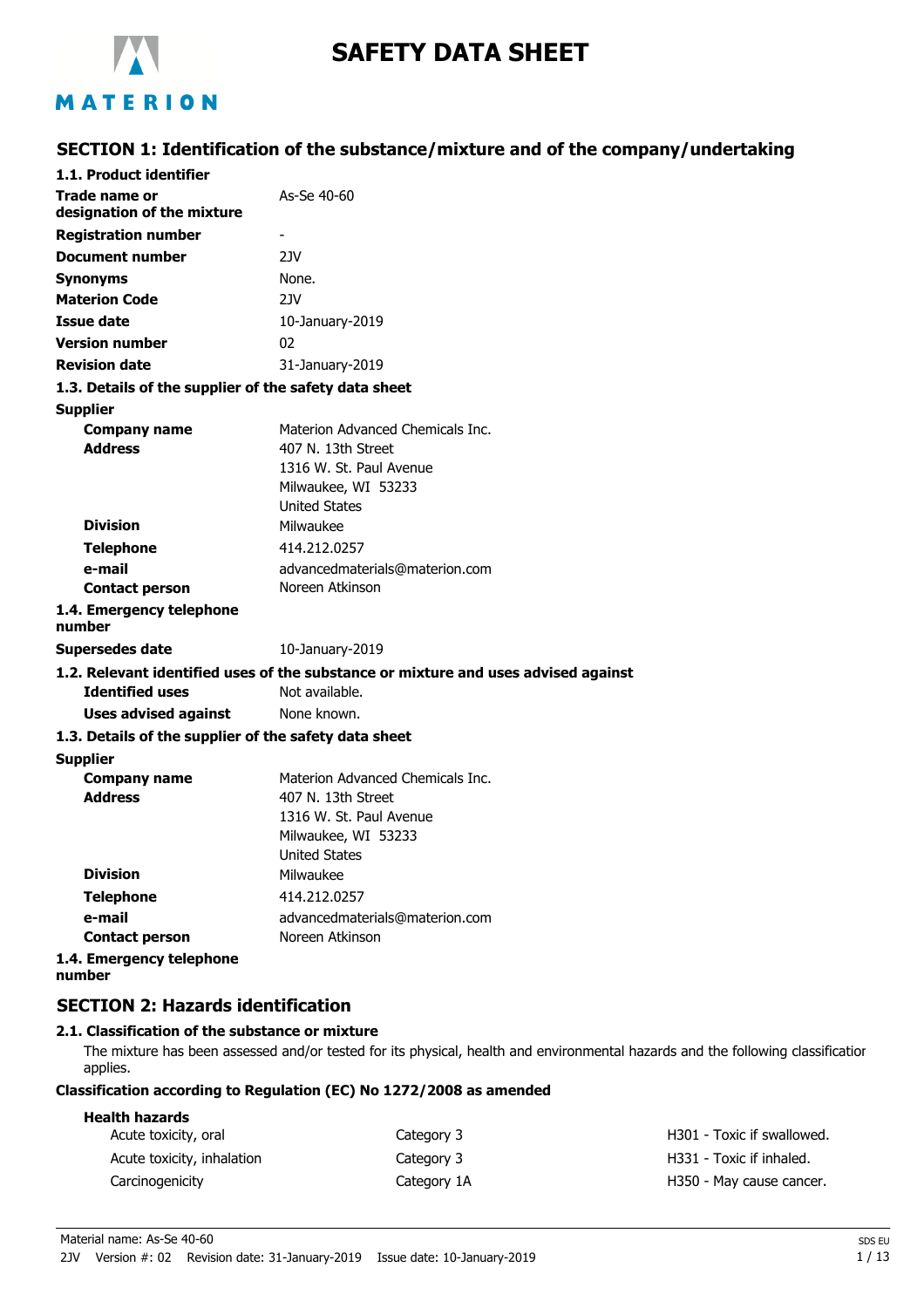| Specific target organ toxicity - repeated<br>exposure                    | Category 2 | H373 - May cause damage to<br>organs through prolonged or<br>repeated exposure. |
|--------------------------------------------------------------------------|------------|---------------------------------------------------------------------------------|
| <b>Environmental hazards</b>                                             |            |                                                                                 |
| Hazardous to the aquatic environment, acute Category 1<br>aquatic hazard |            | H400 - Very toxic to aguatic life.                                              |
| Hazardous to the aquatic environment,<br>long-term aquatic hazard        | Category 1 | H410 - Very toxic to aquatic life<br>with long lasting effects.                 |

**Hazard summary** Toxic if inhaled. Toxic if swallowed. May cause damage to organs through prolonged or repeated exposure. May cause cancer. Prolonged exposure may cause chronic effects. Dangerous for the environment if discharged into watercourses. Occupational exposure to the substance or mixture may cause adverse health effects. The material as sold in solid form is generally not considered hazardous. However, if the process involves grinding, melting, cutting or any other process that causes a release of dust or fumes, hazardous levels of airborne particulate could be generated.

#### **2.2. Label elements**

#### **Label according to Regulation (EC) No. 1272/2008 as amended**

**Contains:** Arsenic, Selenium **Hazard pictograms**



### **Signal word** Danger **Hazard** stat

| ard statements |                                                                    |
|----------------|--------------------------------------------------------------------|
| H301           | Toxic if swallowed.                                                |
| H331           | Toxic if inhaled.                                                  |
| H350           | May cause cancer.                                                  |
| H373           | May cause damage to organs through prolonged or repeated exposure. |
| H400           | Very toxic to aguatic life.                                        |
| H410           | Very toxic to aguatic life with long lasting effects.              |
|                |                                                                    |

#### **Precautionary statements**

| Precautionally Statements                |                                                                                                                                                                                   |
|------------------------------------------|-----------------------------------------------------------------------------------------------------------------------------------------------------------------------------------|
| <b>Prevention</b>                        |                                                                                                                                                                                   |
| P <sub>201</sub>                         | Obtain special instructions before use.                                                                                                                                           |
| P <sub>202</sub>                         | Do not handle until all safety precautions have been read and understood.                                                                                                         |
| P <sub>260</sub>                         | Do not breathe dust/fume/gas/mist/vapours/spray.                                                                                                                                  |
| P <sub>261</sub>                         | Avoid breathing dust.                                                                                                                                                             |
| P <sub>264</sub>                         | Wash thoroughly after handling.                                                                                                                                                   |
| P <sub>270</sub>                         | Do not eat, drink or smoke when using this product.                                                                                                                               |
| P <sub>271</sub>                         | Use only outdoors or in a well-ventilated area.                                                                                                                                   |
| P <sub>273</sub>                         | Avoid release to the environment.                                                                                                                                                 |
| P <sub>280</sub>                         | Wear protective gloves/protective clothing/eye protection/face protection.                                                                                                        |
| <b>Response</b>                          |                                                                                                                                                                                   |
| $P301 + P310$                            | IF SWALLOWED: Immediately call a POISON CENTRE/doctor.                                                                                                                            |
| P330                                     | Rinse mouth.                                                                                                                                                                      |
| $P304 + P340$                            | IF INHALED: Remove person to fresh air and keep comfortable for breathing.                                                                                                        |
| P311                                     | Call a POISON CENTRE/doctor.                                                                                                                                                      |
| P391                                     | Collect spillage.                                                                                                                                                                 |
| <b>Storage</b>                           |                                                                                                                                                                                   |
| $P403 + P233$                            | Store in a well-ventilated place. Keep container tightly closed.                                                                                                                  |
| P405                                     | Store locked up.                                                                                                                                                                  |
| <b>Disposal</b>                          |                                                                                                                                                                                   |
| P501                                     | Dispose of contents/container in accordance with local/regional/national/international regulations.                                                                               |
| <b>Supplemental label</b><br>information | 100 % of the mixture consists of component(s) of unknown acute dermal toxicity.<br>For further information, please contact the Product Stewardship Department at +1.800.862.4118. |
| 2.3. Other hazards                       | Not a PBT or vPvB substance or mixture.                                                                                                                                           |
|                                          |                                                                                                                                                                                   |

## **SECTION 3: Composition/information on ingredients**

## **3.2. Mixtures**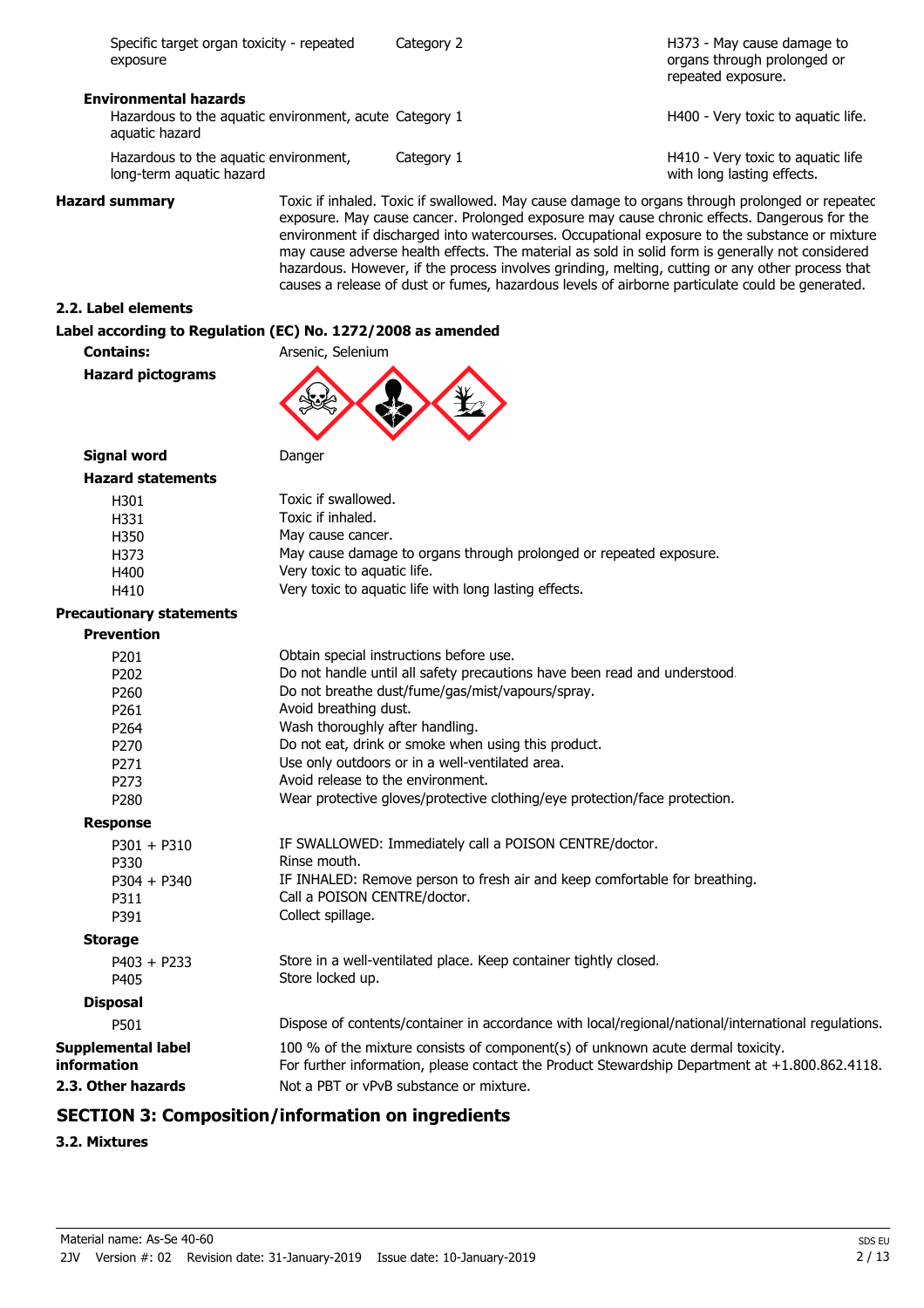## **General information**

| <b>Chemical name</b>   | $\frac{0}{0}$                                           | No.                    | CAS-No. / EC REACH Registration No. Index No.                                      |                      | <b>Notes</b> |
|------------------------|---------------------------------------------------------|------------------------|------------------------------------------------------------------------------------|----------------------|--------------|
| <b>Selenium</b>        | 61,3                                                    | 7782-49-2<br>231-957-4 |                                                                                    | $034 - 001 - 00 - 2$ |              |
| <b>Classification:</b> | Acute Tox. 3; H301, Acute Tox. 3; H331, STOT RE 2; H373 |                        |                                                                                    |                      |              |
| Arsenic                | 38,7                                                    | 7440-38-2<br>231-148-6 |                                                                                    | $033 - 001 - 00 - X$ |              |
| <b>Classification:</b> | Chronic 1;H410                                          |                        | Acute Tox. 3;H301, Acute Tox. 3;H331, Carc. 1A;H350, Aquatic Acute 1;H400, Aquatic |                      |              |
|                        |                                                         |                        |                                                                                    |                      |              |

#### **List of abbreviations and symbols that may be used above**

#: This substance has been assigned Union workplace exposure limit(s).

M: M-factor

PBT: persistent, bioaccumulative and toxic substance.

vPvB: very persistent and very bioaccumulative substance.

All concentrations are in percent by weight unless ingredient is a gas. Gas concentrations are in percent by volume.

#### **Composition comments** The full text for all H-statements is displayed in section 16.

## **SECTION 4: First aid measures**

IF exposed or concerned: Get medical advice/attention. If you feel unwell, seek medical advice (show the label where possible). Show this safety data sheet to the doctor in attendance. **General information 4.1. Description of first aid measures** Remove victim to fresh air and keep at rest in a position comfortable for breathing. Oxygen or artificial respiration if needed. Do not use mouth-to-mouth method if victim inhaled the substance. Induce artificial respiration with the aid of a pocket mask equipped with a one-way valve or other proper respiratory medical device. Call a POISON CENTRE or doctor/physician. **Inhalation Skin contact** Rinse with water. **Eve contact** Do not rub eyes. Call a physician or poison control centre immediately. Do not induce vomiting without advice from poison control center. If vomiting occurs, keep head low so that stomach content doesn't get into the lungs. Do not use mouth-to-mouth method if victim ingested the substance. Induce artificial respiration with the aid of a pocket mask equipped with a one-way valve or other proper respiratory medical device. **Ingestion 4.2. Most important** Headache. Prolonged exposure may cause chronic effects. **symptoms and effects, both acute and delayed** Provide general supportive measures and treat symptomatically. Keep victim warm. Keep victim under observation. Symptoms may be delayed. **4.3. Indication of any immediate medical attention and special treatment**

### **SECTION 5: Firefighting measures**

**needed**

| <b>General fire hazards</b>                                                                | No unusual fire or explosion hazards noted.                                                   |
|--------------------------------------------------------------------------------------------|-----------------------------------------------------------------------------------------------|
| 5.1. Extinguishing media<br>Suitable extinguishing<br>media                                | Foam. Powder. Carbon dioxide (CO2).                                                           |
| <b>Unsuitable extinguishing</b><br>media                                                   | Do not use water jet as an extinguisher, as this will spread the fire.                        |
| 5.2. Special hazards arising<br>from the substance or<br>mixture                           | During fire, gases hazardous to health may be formed.                                         |
| 5.3. Advice for firefighters<br><b>Special protective</b><br>equipment for<br>firefighters | Self-contained breathing apparatus and full protective clothing must be worn in case of fire. |
| <b>Special firefighting</b><br>procedures                                                  | Move containers from fire area if you can do so without risk.                                 |
| <b>Specific methods</b>                                                                    | Use standard firefighting procedures and consider the hazards of other involved materials.    |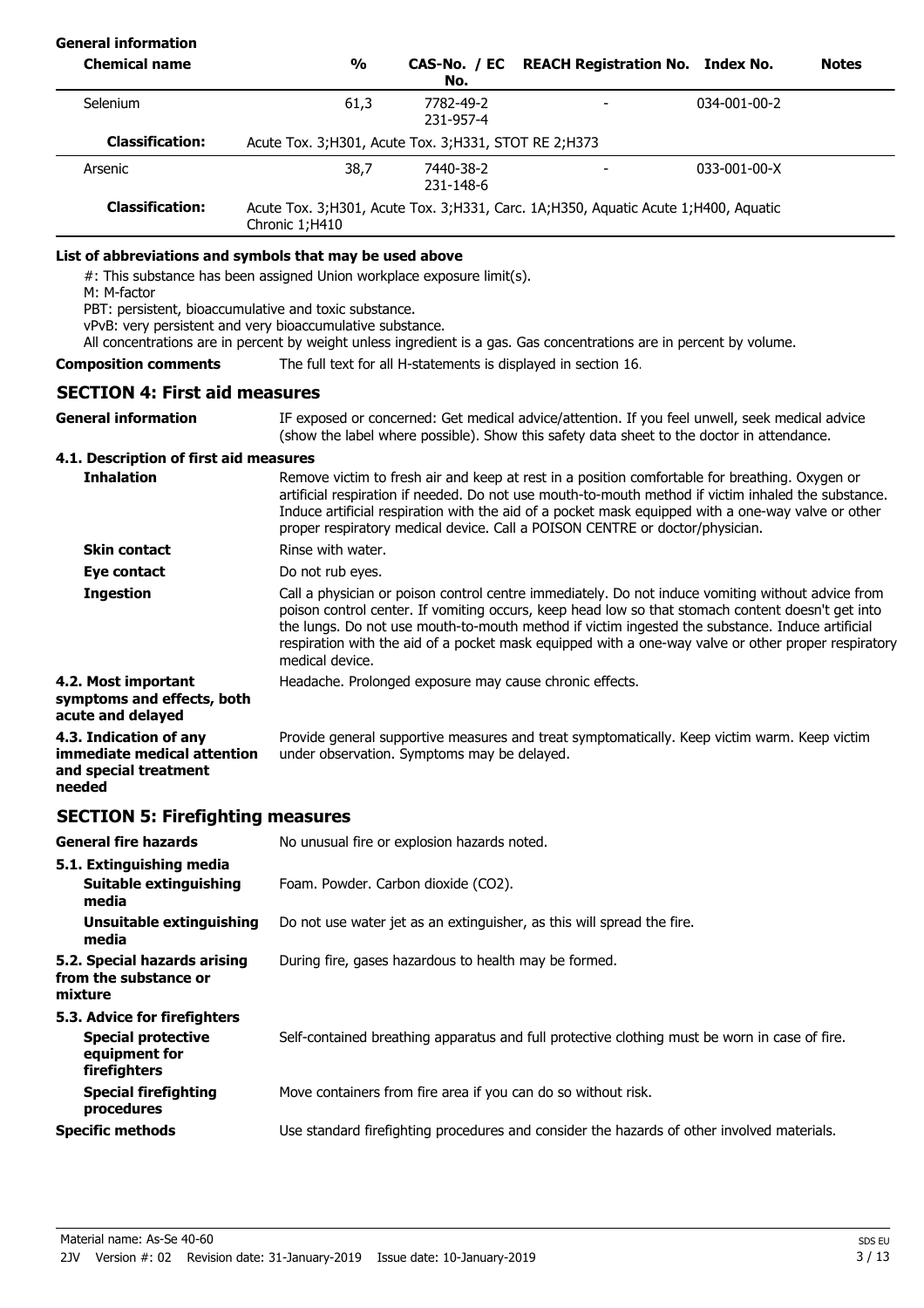### **SECTION 6: Accidental release measures**

### **6.1. Personal precautions, protective equipment and emergency procedures**

| 2.                                                           |                                                                                                                                                                                                                                                                                                        |
|--------------------------------------------------------------|--------------------------------------------------------------------------------------------------------------------------------------------------------------------------------------------------------------------------------------------------------------------------------------------------------|
| For non-emergency<br>personnel                               | Keep unnecessary personnel away. Keep people away from and upwind of spill/leak. Wear<br>appropriate protective equipment and clothing during clean-up. Avoid inhalation of dust. Ensure<br>adequate ventilation. Local authorities should be advised if significant spillages cannot be<br>contained. |
| For emergency<br>responders                                  | Keep unnecessary personnel away.                                                                                                                                                                                                                                                                       |
| 6.2. Environmental<br>precautions                            | Avoid release to the environment. Inform appropriate managerial or supervisory personnel of all<br>environmental releases. Prevent further leakage or spillage if safe to do so.                                                                                                                       |
| 6.3. Methods and material for<br>containment and cleaning up | Avoid dispersal of dust in the air (i.e., clearing dust surfaces with compressed air). Prevent entry<br>into waterways, sewer, basements or confined areas.                                                                                                                                            |
|                                                              | Large Spills: Wet down with water and dike for later disposal. Absorb in vermiculite, dry sand or<br>earth and place into containers. Shovel the material into waste container. Following product<br>recovery, flush area with water.                                                                  |
|                                                              | Small Spills: Sweep up or vacuum up spillage and collect in suitable container for disposal. Wipe up<br>with absorbent material (e.g. cloth, fleece). Clean surface thoroughly to remove residual<br>contamination.                                                                                    |
|                                                              | Never return spills to original containers for re-use. Put material in suitable, covered, labeled<br>containers.                                                                                                                                                                                       |
| 6.4. Reference to other<br>sections                          | Not available.                                                                                                                                                                                                                                                                                         |
| <b>SECTION 7: Handling and storage</b>                       |                                                                                                                                                                                                                                                                                                        |
| 7.1. Precautions for safe                                    | Obtain special instructions before use. Do not handle until all safety precautions have been read                                                                                                                                                                                                      |

| 7.1. Precautions for safe<br>handling                                          | Obtaili special ilistructions before use. Do not hangle until all safety precautions have been read<br>and understood. Minimise dust generation and accumulation. Do not taste or swallow. Avoid<br>breathing dust. Avoid prolonged exposure. When using, do not eat, drink or smoke. Should be<br>handled in closed systems, if possible. Use only outdoors or in a well-ventilated area. Wear<br>appropriate personal protective equipment. Wash hands thoroughly after handling. Avoid release to<br>the environment. |
|--------------------------------------------------------------------------------|--------------------------------------------------------------------------------------------------------------------------------------------------------------------------------------------------------------------------------------------------------------------------------------------------------------------------------------------------------------------------------------------------------------------------------------------------------------------------------------------------------------------------|
| 7.2. Conditions for safe<br>storage, including any<br><i>incompatibilities</i> | Store locked up. Store in original tightly closed container. Store in a well-ventilated place.                                                                                                                                                                                                                                                                                                                                                                                                                           |
| 7.3. Specific end use(s)                                                       | Not available.                                                                                                                                                                                                                                                                                                                                                                                                                                                                                                           |

## **SECTION 8: Exposure controls/personal protection**

### **8.1. Control parameters**

#### **Occupational exposure limits**

| Austria. MAK List, OEL Ordinance (GwV), BGBI. II, no. 184/2001<br><b>Components</b>                                                 | Type        | <b>Value</b>           | <b>Form</b>         |
|-------------------------------------------------------------------------------------------------------------------------------------|-------------|------------------------|---------------------|
| Selenium (CAS 7782-49-2)                                                                                                            | <b>MAK</b>  | $0,1 \, \text{mq/m}$ 3 | Inhalable fraction. |
|                                                                                                                                     | <b>STEL</b> | $0,3$ mg/m $3$         | Inhalable fraction. |
| <b>Belgium. Exposure Limit Values.</b><br><b>Components</b>                                                                         | <b>Type</b> | <b>Value</b>           |                     |
| Arsenic (CAS 7440-38-2)                                                                                                             | <b>TWA</b>  | $0.01 \,\mathrm{mq/m}$ |                     |
| Selenium (CAS 7782-49-2)                                                                                                            | <b>TWA</b>  | $0,2$ mg/m3            |                     |
| Bulgaria. OELs. Regulation No 13 on protection of workers against risks of exposure to chemical agents at work<br><b>Components</b> | <b>Type</b> | <b>Value</b>           |                     |
| Arsenic (CAS 7440-38-2)                                                                                                             | <b>TWA</b>  | $0,05 \,\mathrm{mg/m}$ |                     |
| Selenium (CAS 7782-49-2)                                                                                                            | <b>TWA</b>  | $0,2 \text{ mg/m}$     |                     |
| Croatia. Dangerous Substance Exposure Limit Values in the Workplace (ELVs), Annexes 1 and 2, Narodne Novine,<br>13/09               |             | $V - I - A$            |                     |

| <b>Components</b>        | <b>Type</b> | <b>Value</b>          |
|--------------------------|-------------|-----------------------|
| Arsenic (CAS 7440-38-2)  | <b>MAC</b>  | $0.1 \text{ mg/m}$ 3  |
| Selenium (CAS 7782-49-2) | <b>MAC</b>  | $0,1 \,\mathrm{mg/m}$ |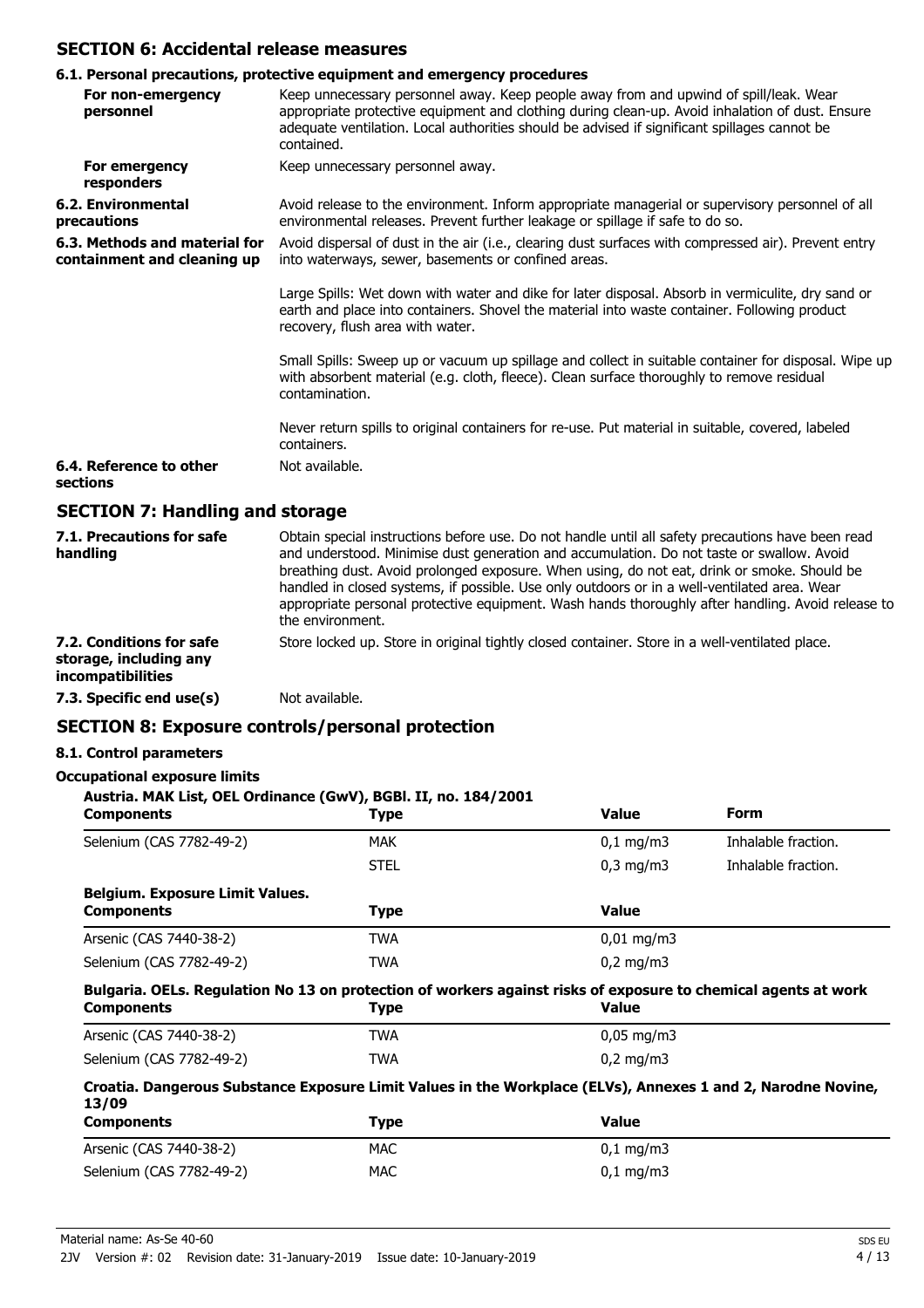| Cyprus. OELs. Control of factory atmosphere and dangerous substances in factories regulation, PI 311/73, as                                                           |             |                     |                     |
|-----------------------------------------------------------------------------------------------------------------------------------------------------------------------|-------------|---------------------|---------------------|
| amended.<br><b>Components</b>                                                                                                                                         | <b>Type</b> | <b>Value</b>        |                     |
| Arsenic (CAS 7440-38-2)                                                                                                                                               | <b>TWA</b>  | $0,01$ mg/m3        |                     |
| Selenium (CAS 7782-49-2)                                                                                                                                              | <b>TWA</b>  | $0,2$ mg/m3         |                     |
| <b>Czech Republic. OELs. Government Decree 361</b><br><b>Components</b>                                                                                               | <b>Type</b> | <b>Value</b>        |                     |
| Arsenic (CAS 7440-38-2)                                                                                                                                               | Ceiling     | $0,4$ mg/m3         |                     |
|                                                                                                                                                                       | <b>TWA</b>  | $0,1$ mg/m3         |                     |
| Selenium (CAS 7782-49-2)                                                                                                                                              | Ceiling     | $0,2$ mg/m3         |                     |
|                                                                                                                                                                       | <b>TWA</b>  | $0,1$ mg/m3         |                     |
| Estonia. OELs. Occupational Exposure Limits of Hazardous Substances. (Annex of Regulation No. 293 of 18<br>September 2001)                                            |             |                     |                     |
| <b>Components</b>                                                                                                                                                     | <b>Type</b> | <b>Value</b>        |                     |
| Arsenic (CAS 7440-38-2)                                                                                                                                               | TWA         | $0,03$ mg/m3        |                     |
| Selenium (CAS 7782-49-2)                                                                                                                                              | <b>TWA</b>  | $0,1$ mg/m3         |                     |
| <b>Finland. Workplace Exposure Limits</b>                                                                                                                             |             |                     |                     |
| <b>Components</b>                                                                                                                                                     | <b>Type</b> | <b>Value</b>        |                     |
| Arsenic (CAS 7440-38-2)                                                                                                                                               | <b>TWA</b>  | $0,01$ mg/m3        |                     |
| Selenium (CAS 7782-49-2)                                                                                                                                              | <b>STEL</b> | $0,3$ mg/m $3$      |                     |
|                                                                                                                                                                       | <b>TWA</b>  | $0,1$ mg/m3         |                     |
| Germany. DFG MAK List (advisory OELs). Commission for the Investigation of Health Hazards of Chemical<br><b>Compounds in the Work Area (DFG)</b><br><b>Components</b> | <b>Type</b> | <b>Value</b>        | Form                |
| Selenium (CAS 7782-49-2)                                                                                                                                              | <b>TWA</b>  | $0,02 \text{ mg/m}$ | Inhalable fraction. |
| Germany. TRGS 900, Limit Values in the Ambient Air at the Workplace                                                                                                   |             |                     |                     |
| <b>Components</b>                                                                                                                                                     | <b>Type</b> | <b>Value</b>        | <b>Form</b>         |
| Selenium (CAS 7782-49-2)                                                                                                                                              | <b>AGW</b>  | $0,05$ mg/m3        | Inhalable fraction. |
| Greece. OELs (Decree No. 90/1999, as amended)<br><b>Components</b>                                                                                                    | <b>Type</b> | <b>Value</b>        |                     |
| Arsenic (CAS 7440-38-2)                                                                                                                                               | <b>TWA</b>  | $0,1$ mg/m3         |                     |
| Selenium (CAS 7782-49-2)                                                                                                                                              | <b>TWA</b>  | $0,2$ mg/m3         |                     |
| Hungary. OELs. Joint Decree on Chemical Safety of Workplaces<br><b>Components</b>                                                                                     | <b>Type</b> | <b>Value</b>        |                     |
|                                                                                                                                                                       |             |                     |                     |
| Arsenic (CAS 7440-38-2)                                                                                                                                               | Ceiling     | $0,01$ mg/m3        |                     |
| Selenium (CAS 7782-49-2)                                                                                                                                              | <b>STEL</b> | $0,4$ mg/m3         |                     |
|                                                                                                                                                                       | <b>TWA</b>  | $0,1$ mg/m3         |                     |
| Iceland. OELs. Regulation 154/1999 on occupational exposure limits<br><b>Components</b>                                                                               | <b>Type</b> | <b>Value</b>        |                     |
| Arsenic (CAS 7440-38-2)                                                                                                                                               | <b>TWA</b>  | $0,01$ mg/m3        |                     |
| Selenium (CAS 7782-49-2)                                                                                                                                              | <b>TWA</b>  | $0,1$ mg/m3         |                     |
| <b>Ireland. Occupational Exposure Limits</b><br><b>Components</b>                                                                                                     | <b>Type</b> | <b>Value</b>        |                     |
| Arsenic (CAS 7440-38-2)                                                                                                                                               | <b>TWA</b>  | $0,01$ mg/m3        |                     |
| Selenium (CAS 7782-49-2)                                                                                                                                              | <b>TWA</b>  | $0,1$ mg/m3         |                     |
| <b>Italy. Occupational Exposure Limits</b>                                                                                                                            |             |                     |                     |
| <b>Components</b>                                                                                                                                                     | <b>Type</b> | <b>Value</b>        |                     |
| Arsenic (CAS 7440-38-2)                                                                                                                                               | <b>TWA</b>  | $0,01$ mg/m3        |                     |
| Selenium (CAS 7782-49-2)                                                                                                                                              | <b>TWA</b>  | $0,2$ mg/m3         |                     |
|                                                                                                                                                                       |             |                     |                     |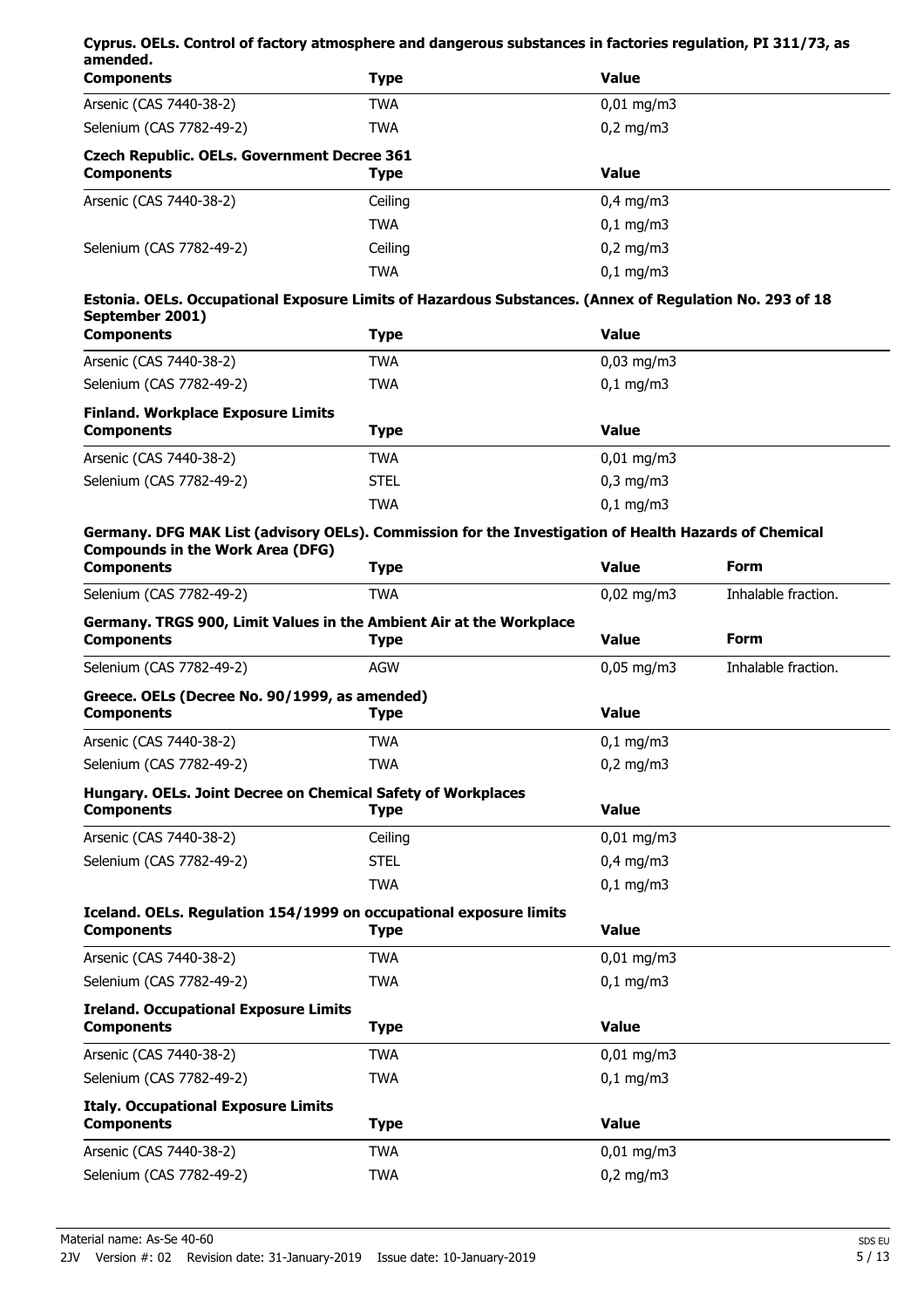| Lithuania. OELs. Limit Values for Chemical Substances, General Requirements<br><b>Components</b>                                                                        | <b>Type</b> | Value                  |                     |
|-------------------------------------------------------------------------------------------------------------------------------------------------------------------------|-------------|------------------------|---------------------|
| Arsenic (CAS 7440-38-2)                                                                                                                                                 | TWA         | $0,03$ mg/m3           |                     |
| Selenium (CAS 7782-49-2)                                                                                                                                                | <b>TWA</b>  | $0,1$ mg/m3            |                     |
| <b>Netherlands. OELs (binding)</b><br><b>Components</b>                                                                                                                 | <b>Type</b> | <b>Value</b>           |                     |
| Arsenic (CAS 7440-38-2)                                                                                                                                                 | <b>TWA</b>  | 0,0028 mg/m3           |                     |
| Norway. Administrative Norms for Contaminants in the Workplace<br><b>Components</b>                                                                                     | <b>Type</b> | <b>Value</b>           |                     |
| Arsenic (CAS 7440-38-2)                                                                                                                                                 | <b>TLV</b>  | $0,01$ mg/m3           |                     |
| Selenium (CAS 7782-49-2)                                                                                                                                                | TLV         | $0,05$ mg/m3           |                     |
| Ordinance of the Minister of Labour and Social Policy on 6 June 2014 on the maximum permissible concentrations                                                          |             |                        |                     |
| and intensities of harmful health factors in the work environment, Journal of Laws 2014, item 817<br><b>Components</b>                                                  | <b>Type</b> | <b>Value</b>           |                     |
| Arsenic (CAS 7440-38-2)                                                                                                                                                 | <b>TWA</b>  | $0,01$ mg/m3           |                     |
| Selenium (CAS 7782-49-2)                                                                                                                                                | <b>STEL</b> | $0,3$ mg/m $3$         |                     |
|                                                                                                                                                                         | <b>TWA</b>  | $0,1$ mg/m3            |                     |
| Portugal. VLEs. Norm on occupational exposure to chemical agents (NP 1796)                                                                                              |             |                        |                     |
| <b>Components</b>                                                                                                                                                       | <b>Type</b> | Value                  |                     |
| Arsenic (CAS 7440-38-2)                                                                                                                                                 | <b>TWA</b>  | $0,01$ mg/m3           |                     |
| Selenium (CAS 7782-49-2)                                                                                                                                                | <b>TWA</b>  | $0,2$ mg/m3            |                     |
| Romania. OELs. Protection of workers from exposure to chemical agents at the workplace<br><b>Components</b>                                                             | <b>Type</b> | <b>Value</b>           |                     |
| Arsenic (CAS 7440-38-2)                                                                                                                                                 | <b>STEL</b> | $0,1$ mg/m3            |                     |
|                                                                                                                                                                         | <b>TWA</b>  | $0,01$ mg/m3           |                     |
| Selenium (CAS 7782-49-2)                                                                                                                                                | <b>STEL</b> | $0,2$ mg/m3            |                     |
|                                                                                                                                                                         | <b>TWA</b>  | $0,1$ mg/m3            |                     |
| Slovakia. OELs. Regulation No. 300/2007 concerning protection of health in work with chemical agents<br><b>Components</b>                                               | <b>Type</b> | <b>Value</b>           |                     |
| Selenium (CAS 7782-49-2)                                                                                                                                                | <b>TWA</b>  | $0,1$ mg/m3            |                     |
| Slovenia. OELs. Regulations concerning protection of workers against risks due to exposure to chemicals while<br>working (Official Gazette of the Republic of Slovenia) |             |                        |                     |
| <b>Components</b>                                                                                                                                                       | <b>Type</b> | <b>Value</b>           | Form                |
| Selenium (CAS 7782-49-2)                                                                                                                                                | <b>TWA</b>  | $0,1$ mg/m $3$         | Inhalable fraction. |
| <b>Spain. Occupational Exposure Limits</b><br><b>Components</b>                                                                                                         | <b>Type</b> | <b>Value</b>           |                     |
| Arsenic (CAS 7440-38-2)                                                                                                                                                 | <b>TWA</b>  | $0,01$ mg/m3           |                     |
| Selenium (CAS 7782-49-2)                                                                                                                                                | <b>TWA</b>  | $0,1$ mg/m3            |                     |
| Sweden. OELs. Work Environment Authority (AV), Occupational Exposure Limit Values (AFS 2015:7)<br><b>Components</b>                                                     | <b>Type</b> | <b>Value</b>           | <b>Form</b>         |
| Arsenic (CAS 7440-38-2)                                                                                                                                                 | <b>TWA</b>  | $0,01 \,\mathrm{mg/m}$ | Total dust.         |
| Selenium (CAS 7782-49-2)                                                                                                                                                | <b>TWA</b>  | $0,1$ mg/m3            | Total dust.         |
| Switzerland. SUVA Grenzwerte am Arbeitsplatz<br><b>Components</b>                                                                                                       | <b>Type</b> | <b>Value</b>           | <b>Form</b>         |
| Selenium (CAS 7782-49-2)                                                                                                                                                | <b>STEL</b> | $0,16$ mg/m3           | Inhalable fraction. |
|                                                                                                                                                                         | <b>TWA</b>  | $0,02$ mg/m3           | Inhalable fraction. |
| UK. EH40 Workplace Exposure Limits (WELs)                                                                                                                               |             |                        |                     |
| <b>Components</b>                                                                                                                                                       | <b>Type</b> | <b>Value</b>           |                     |
| Arsenic (CAS 7440-38-2)                                                                                                                                                 | <b>TWA</b>  | $0,1$ mg/m3            |                     |
| Selenium (CAS 7782-49-2)                                                                                                                                                | <b>TWA</b>  | $0,1$ mg/m3            |                     |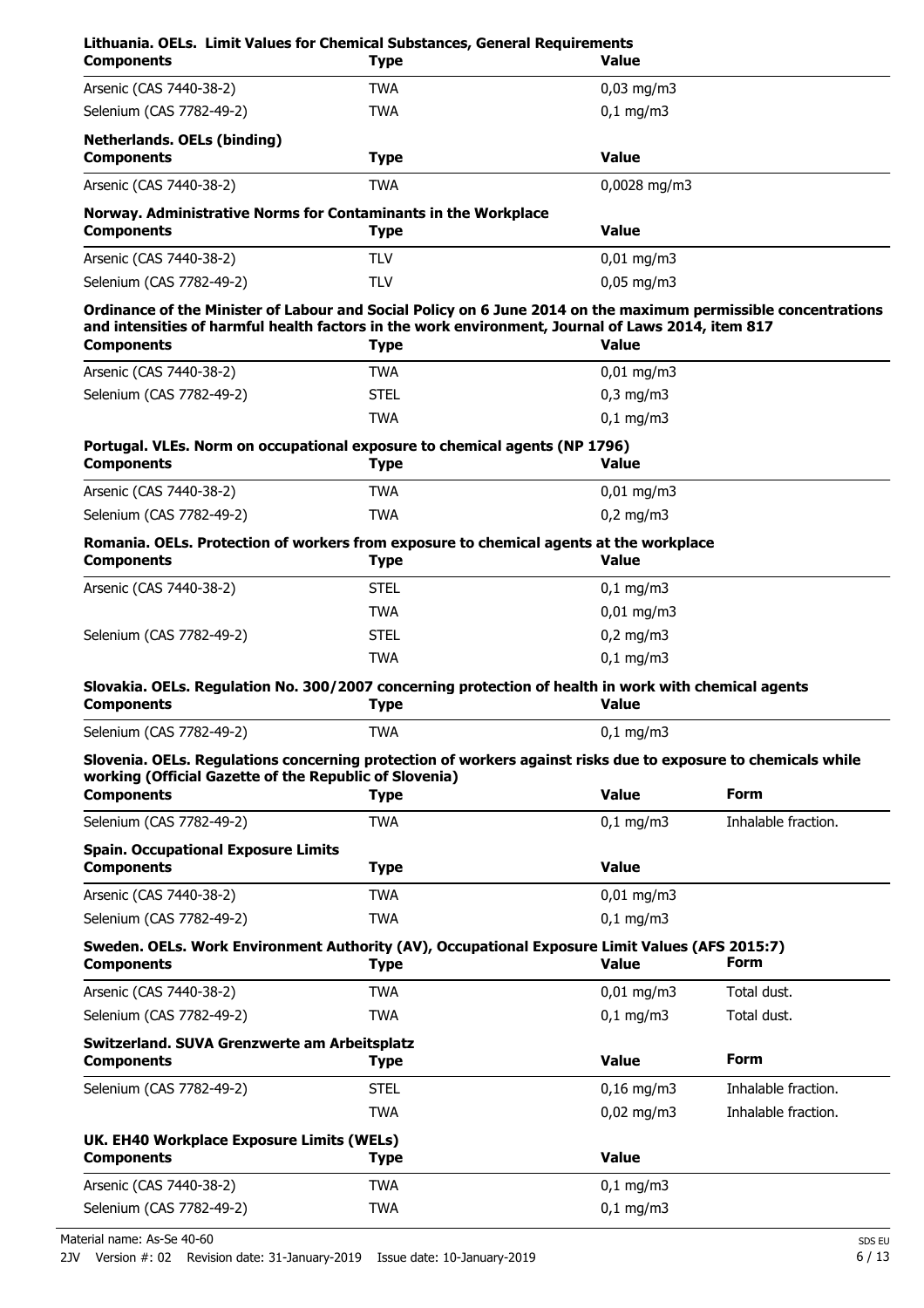| <b>Biological limit values</b> |  |
|--------------------------------|--|
|--------------------------------|--|

| Croatia. BLV. Dangerous Substance Exposure Limit Values at Workplace, Annexes 4 (as amended)<br><b>Components</b>                                                                                                                                                                                                                                                                                                                                                                                                                                                               | <b>Value</b>        | <b>Determinant</b>                                                | <b>Specimen</b>        | <b>Sampling Time</b>                                                                                                          |
|---------------------------------------------------------------------------------------------------------------------------------------------------------------------------------------------------------------------------------------------------------------------------------------------------------------------------------------------------------------------------------------------------------------------------------------------------------------------------------------------------------------------------------------------------------------------------------|---------------------|-------------------------------------------------------------------|------------------------|-------------------------------------------------------------------------------------------------------------------------------|
| Arsenic (CAS 7440-38-2)                                                                                                                                                                                                                                                                                                                                                                                                                                                                                                                                                         | 70 µg/l             | Arsenic                                                           | Urine                  | $\ast$                                                                                                                        |
|                                                                                                                                                                                                                                                                                                                                                                                                                                                                                                                                                                                 | 0,93 umol/l         | Arsenic                                                           | Urine                  | $\ast$                                                                                                                        |
| * - For sampling details, please see the source document.                                                                                                                                                                                                                                                                                                                                                                                                                                                                                                                       |                     |                                                                   |                        |                                                                                                                               |
| 2, Government Decree 432/2003 Sb.                                                                                                                                                                                                                                                                                                                                                                                                                                                                                                                                               |                     |                                                                   |                        | Czech Republic. Limit Values for Indictators of Biological Exposure Tests in Urine and Blood, Annex 2, Tables 1 and           |
| <b>Components</b>                                                                                                                                                                                                                                                                                                                                                                                                                                                                                                                                                               | <b>Value</b>        | <b>Determinant</b>                                                | <b>Specimen</b>        | <b>Sampling Time</b>                                                                                                          |
| Arsenic (CAS 7440-38-2)                                                                                                                                                                                                                                                                                                                                                                                                                                                                                                                                                         | 0,075 µmol/mmol     | Arsenic                                                           | Creatinine in<br>urine | $\ast$                                                                                                                        |
|                                                                                                                                                                                                                                                                                                                                                                                                                                                                                                                                                                                 | $0,05$ mg/g         | Arsenic                                                           | Creatinine in<br>urine | $\ast$                                                                                                                        |
| * - For sampling details, please see the source document.                                                                                                                                                                                                                                                                                                                                                                                                                                                                                                                       |                     |                                                                   |                        |                                                                                                                               |
| <b>Components</b>                                                                                                                                                                                                                                                                                                                                                                                                                                                                                                                                                               | <b>Value</b>        | <b>Determinant</b>                                                | <b>Specimen</b>        | Finland. HTP-arvot, App 2., Biological Limit Values, (BRA/BGV), Social Affairs and Ministry of Health<br><b>Sampling Time</b> |
| Arsenic (CAS 7440-38-2)                                                                                                                                                                                                                                                                                                                                                                                                                                                                                                                                                         | 70 nmol/l           | Inorganic<br>arsenic                                              | Urine                  | $\ast$                                                                                                                        |
| * - For sampling details, please see the source document.                                                                                                                                                                                                                                                                                                                                                                                                                                                                                                                       |                     |                                                                   |                        |                                                                                                                               |
|                                                                                                                                                                                                                                                                                                                                                                                                                                                                                                                                                                                 |                     |                                                                   |                        | France. Biological indicators of exposure (IBE) (National Institute for Research and Security (INRS, ND 2065)                 |
| <b>Components</b>                                                                                                                                                                                                                                                                                                                                                                                                                                                                                                                                                               | <b>Value</b>        | <b>Determinant</b>                                                | <b>Specimen</b>        | <b>Sampling Time</b>                                                                                                          |
| Arsenic (CAS 7440-38-2)                                                                                                                                                                                                                                                                                                                                                                                                                                                                                                                                                         | $0,05$ mg/g         | Métabolites de<br>l'arsenic                                       | Creatinine in<br>urine | $\ast$                                                                                                                        |
|                                                                                                                                                                                                                                                                                                                                                                                                                                                                                                                                                                                 |                     | inorganique                                                       |                        |                                                                                                                               |
|                                                                                                                                                                                                                                                                                                                                                                                                                                                                                                                                                                                 |                     |                                                                   |                        |                                                                                                                               |
|                                                                                                                                                                                                                                                                                                                                                                                                                                                                                                                                                                                 |                     |                                                                   |                        | Hungary. Chemical Safety at Workplace Ordinance Joint Decree No. 25/2000 (Annex 2): Permissible limit values                  |
|                                                                                                                                                                                                                                                                                                                                                                                                                                                                                                                                                                                 |                     |                                                                   |                        |                                                                                                                               |
|                                                                                                                                                                                                                                                                                                                                                                                                                                                                                                                                                                                 | <b>Value</b>        | <b>Determinant</b>                                                | <b>Specimen</b>        | <b>Sampling Time</b>                                                                                                          |
|                                                                                                                                                                                                                                                                                                                                                                                                                                                                                                                                                                                 | $0,13$ mg/g         | Arsenic                                                           | Creatinine in<br>urine | $\ast$                                                                                                                        |
|                                                                                                                                                                                                                                                                                                                                                                                                                                                                                                                                                                                 | 0,2 µmol/mmol       | Arsenic                                                           | Creatinine in<br>urine | $\ast$                                                                                                                        |
|                                                                                                                                                                                                                                                                                                                                                                                                                                                                                                                                                                                 |                     | Selenium                                                          | Creatinine in<br>urine | $\ast$                                                                                                                        |
|                                                                                                                                                                                                                                                                                                                                                                                                                                                                                                                                                                                 | $0,11 \mu$ mol/mmol | Selenium                                                          | Creatinine in<br>urine | $\ast$                                                                                                                        |
|                                                                                                                                                                                                                                                                                                                                                                                                                                                                                                                                                                                 |                     |                                                                   |                        |                                                                                                                               |
|                                                                                                                                                                                                                                                                                                                                                                                                                                                                                                                                                                                 |                     |                                                                   |                        |                                                                                                                               |
|                                                                                                                                                                                                                                                                                                                                                                                                                                                                                                                                                                                 | <b>Value</b>        | <b>Determinant</b>                                                | <b>Specimen</b>        | <b>Sampling Time</b>                                                                                                          |
|                                                                                                                                                                                                                                                                                                                                                                                                                                                                                                                                                                                 | $35 \mu g/l$        | Arsénico<br>inorgánico más<br>metabolitos<br>metilados como<br>As | Urine                  | $\ast$                                                                                                                        |
|                                                                                                                                                                                                                                                                                                                                                                                                                                                                                                                                                                                 |                     |                                                                   |                        |                                                                                                                               |
|                                                                                                                                                                                                                                                                                                                                                                                                                                                                                                                                                                                 |                     |                                                                   |                        |                                                                                                                               |
| * - For sampling details, please see the source document.<br>of biological exposure (effect) indices<br><b>Components</b><br>Arsenic (CAS 7440-38-2)<br>Selenium (CAS 7782-49-2) 0,075 mg/g<br>* - For sampling details, please see the source document.<br>Spain. Biological Limit Values (VLBs), Occupational Exposure Limits for Chemical Agents, Table 4<br><b>Components</b><br>Arsenic (CAS 7440-38-2)<br>* - For sampling details, please see the source document.<br>Switzerland. BAT-Werte (Biological Limit Values in the Workplace as per SUVA)<br><b>Components</b> | <b>Value</b>        | <b>Determinant</b>                                                | <b>Specimen</b>        | <b>Sampling Time</b>                                                                                                          |

Metaboliten

\* - For sampling details, please see the source document.

**Recommended monitoring** Follow standard monitoring procedures.

| procedures                                           |                |
|------------------------------------------------------|----------------|
| Derived no effect levels<br>(DNELs)                  | Not available. |
| <b>Predicted no effect</b><br>concentrations (PNECs) | Not available. |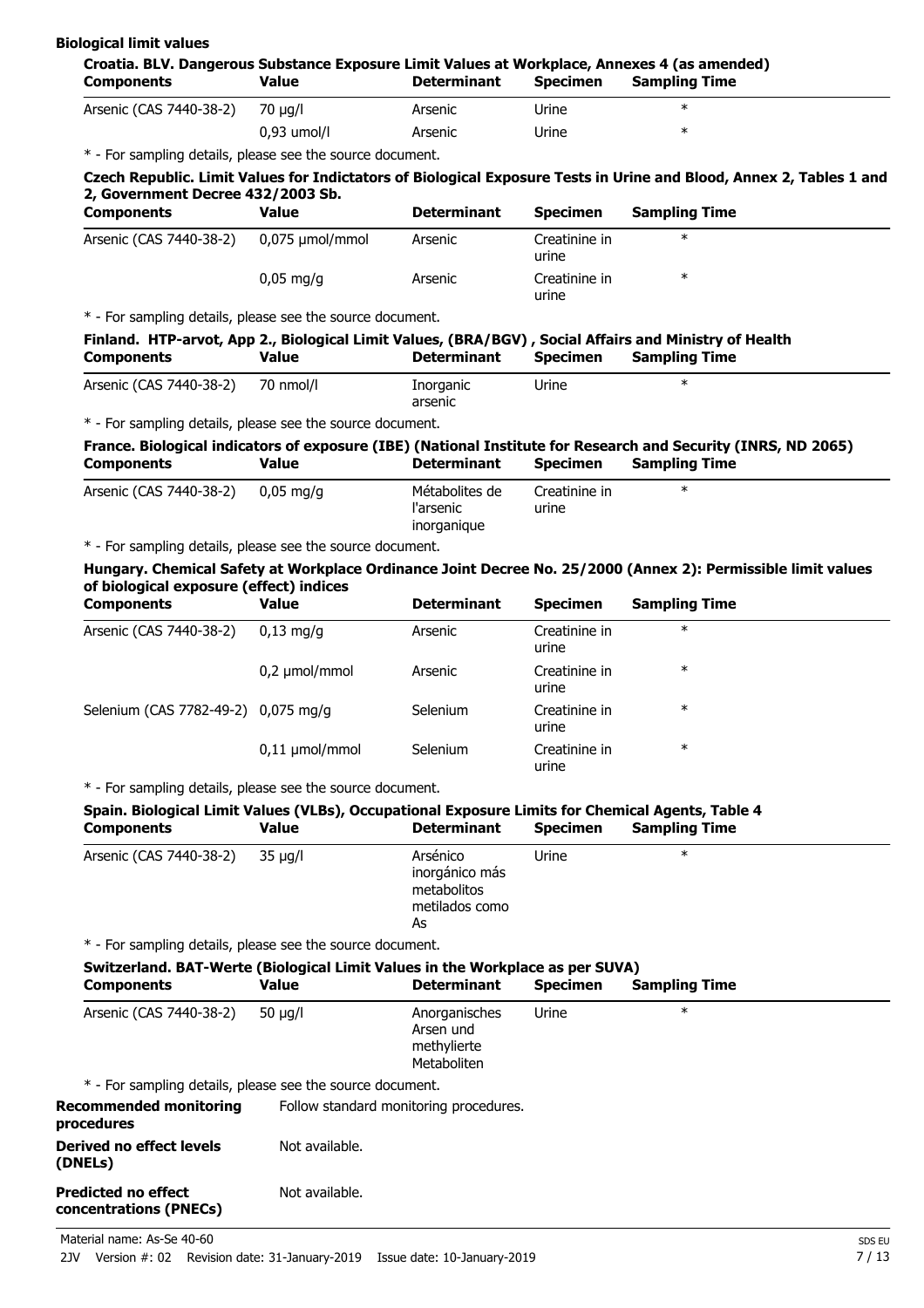#### **8.2. Exposure controls**

#### Good general ventilation (typically 10 air changes per hour) should be used. Ventilation rates should be matched to conditions. If applicable, use process enclosures, local exhaust ventilation, or other engineering controls to maintain airborne levels below recommended exposure limits. If exposure limits have not been established, maintain airborne levels to an acceptable level. **Appropriate engineering controls Individual protection measures, such as personal protective equipment** Use personal protective equipment as required. Personal protection equipment should be chosen according to the CEN standards and in discussion with the supplier of the personal protective **General information**

|                                           | equipment.                                                                                                                    |
|-------------------------------------------|-------------------------------------------------------------------------------------------------------------------------------|
| Eye/face protection                       | If contact is likely, safety glasses with side shields are recommended.                                                       |
| <b>Skin protection</b>                    |                                                                                                                               |
| - Hand protection                         | Wear appropriate chemical resistant gloves.                                                                                   |
| - Other                                   | Use of an impervious apron is recommended.                                                                                    |
| <b>Respiratory protection</b>             | In case of insufficient ventilation, wear suitable respiratory equipment.                                                     |
| <b>Thermal hazards</b>                    | Wear appropriate thermal protective clothing, when necessary.                                                                 |
| <b>Hygiene measures</b>                   | Observe any medical surveillance requirements. Wash hands after handling and before eating. Keep<br>away from food and drink. |
| <b>Environmental exposure</b><br>controls | Inform appropriate managerial or supervisory personnel of all environmental releases.                                         |

## **SECTION 9: Physical and chemical properties**

### **9.1. Information on basic physical and chemical properties**

**Appearance**

| <b>Physical state</b>                               | Solid.                     |
|-----------------------------------------------------|----------------------------|
| Form                                                | Solid.                     |
| Colour                                              | Not available.             |
| <b>Odour</b>                                        | Not available.             |
| <b>Odour threshold</b>                              | Not available.             |
| рH                                                  | Not available.             |
| <b>Melting point/freezing point</b>                 | 180 °C (356 °F) estimated  |
| Initial boiling point and<br>boiling range          | 685 °C (1265 °F) estimated |
| <b>Flash point</b>                                  | Not available.             |
| <b>Evaporation rate</b>                             | Not available.             |
| <b>Flammability (solid, gas)</b>                    | Not available.             |
| <b>Upper/lower flammability or explosive limits</b> |                            |
| <b>Flammability limit - lower</b><br>(%)            | Not available.             |
| <b>Flammability limit -</b><br>upper $(% )$         | Not available.             |
| <b>Vapour pressure</b>                              | 5881,9 hPa estimated       |
| <b>Vapour density</b>                               | Not available.             |
| <b>Relative density</b>                             | Not available.             |
| Solubility(ies)                                     |                            |
| Solubility (water)                                  | Not available.             |
| <b>Partition coefficient</b><br>(n-octanol/water)   | Not available.             |
| <b>Auto-ignition temperature</b>                    | Not available.             |
| <b>Decomposition temperature</b>                    | Not available.             |
| <b>Viscosity</b>                                    | Not available.             |
| <b>Explosive properties</b>                         | Not explosive.             |
| <b>Oxidising properties</b>                         | Not oxidising.             |
| 9.2. Other information                              |                            |
| <b>Density</b>                                      | 4,99 g/cm3 estimated       |
| <b>Specific gravity</b>                             | 4,99 estimated             |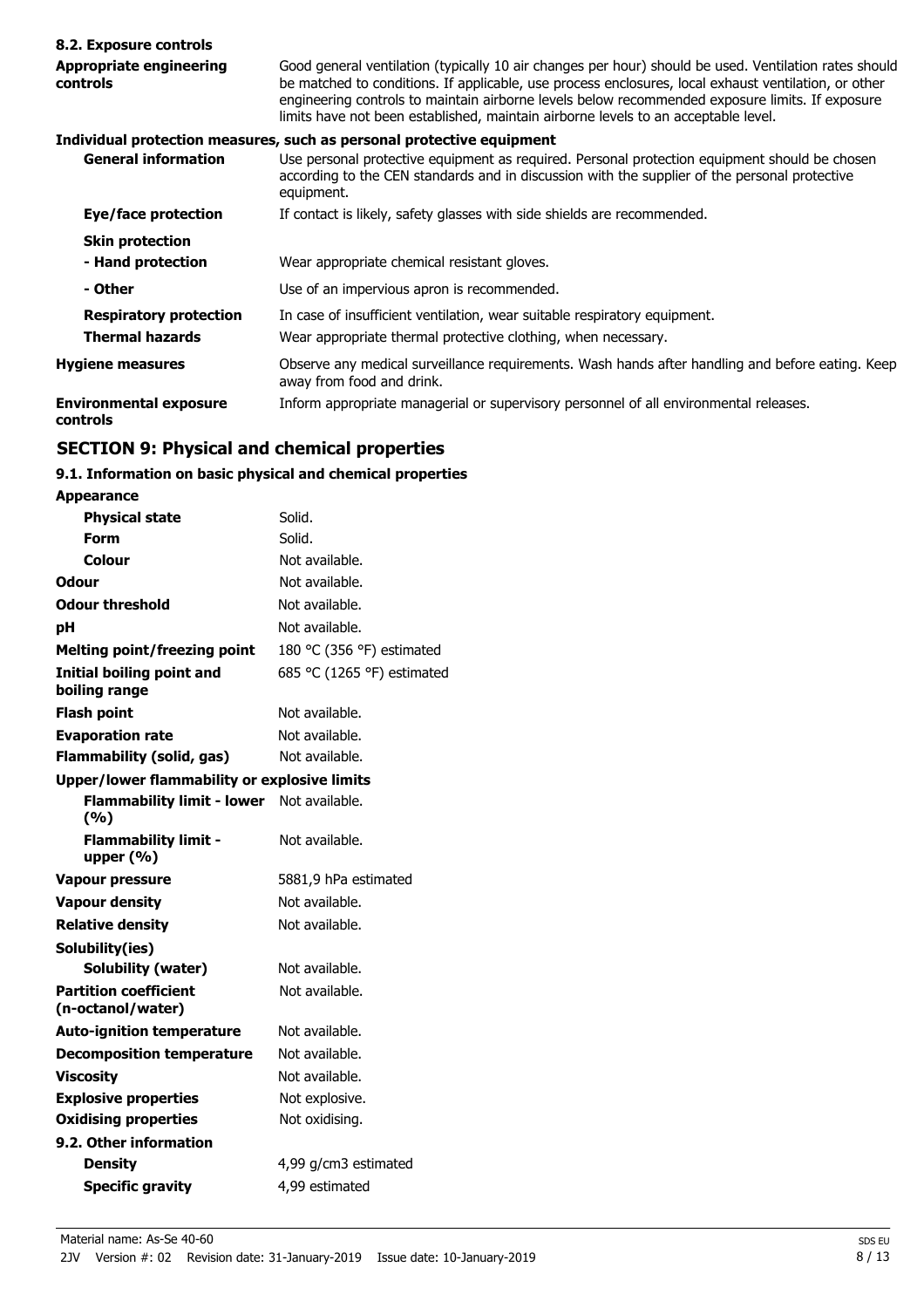## **SECTION 10: Stability and reactivity**

| 10.1. Reactivity<br>10.2. Chemical stability | The product is stable and non-reactive under normal conditions of use, storage and transport.<br>Material is stable under normal conditions. |
|----------------------------------------------|----------------------------------------------------------------------------------------------------------------------------------------------|
| 10.3. Possibility of hazardous<br>reactions  | No dangerous reaction known under conditions of normal use.                                                                                  |
| 10.4. Conditions to avoid                    | Contact with incompatible materials.                                                                                                         |
| 10.5. Incompatible materials                 | Acids. Strong oxidising agents.                                                                                                              |
| 10.6. Hazardous<br>decomposition products    | No hazardous decomposition products are known.                                                                                               |

## **SECTION 11: Toxicological information**

| <b>General information</b>                                    | Occupational exposure to the substance or mixture may cause adverse effects. |                                       |                                                                                                              |  |  |
|---------------------------------------------------------------|------------------------------------------------------------------------------|---------------------------------------|--------------------------------------------------------------------------------------------------------------|--|--|
| <b>Information on likely routes of exposure</b>               |                                                                              |                                       |                                                                                                              |  |  |
| <b>Inhalation</b>                                             | Toxic if inhaled.                                                            |                                       |                                                                                                              |  |  |
| <b>Skin contact</b>                                           | No adverse effects due to skin contact are expected.                         |                                       |                                                                                                              |  |  |
| Eye contact                                                   | Direct contact with eyes may cause temporary irritation.                     |                                       |                                                                                                              |  |  |
| <b>Ingestion</b>                                              | Toxic if swallowed.                                                          |                                       |                                                                                                              |  |  |
| <b>Symptoms</b>                                               | Headache.                                                                    |                                       |                                                                                                              |  |  |
| 11.1. Information on toxicological effects                    |                                                                              |                                       |                                                                                                              |  |  |
| <b>Acute toxicity</b>                                         |                                                                              | Toxic if inhaled. Toxic if swallowed. |                                                                                                              |  |  |
| <b>Skin corrosion/irritation</b>                              |                                                                              |                                       | Due to partial or complete lack of data the classification is not possible.                                  |  |  |
| Serious eye damage/eye<br>irritation                          | Due to partial or complete lack of data the classification is not possible.  |                                       |                                                                                                              |  |  |
| <b>Respiratory sensitisation</b>                              |                                                                              |                                       | Due to partial or complete lack of data the classification is not possible.                                  |  |  |
| <b>Skin sensitisation</b>                                     |                                                                              |                                       | Due to partial or complete lack of data the classification is not possible.                                  |  |  |
| <b>Germ cell mutagenicity</b>                                 | Due to partial or complete lack of data the classification is not possible.  |                                       |                                                                                                              |  |  |
| Carcinogenicity                                               | May cause cancer.                                                            |                                       |                                                                                                              |  |  |
| at work (as amended)                                          |                                                                              |                                       | Hungary. 26/2000 EüM Ordinance on protection against and preventing risk relating to exposure to carcinogens |  |  |
| Not listed.                                                   |                                                                              |                                       |                                                                                                              |  |  |
| <b>IARC Monographs. Overall Evaluation of Carcinogenicity</b> |                                                                              |                                       |                                                                                                              |  |  |
| Arsenic (CAS 7440-38-2)<br>Selenium (CAS 7782-49-2)           |                                                                              |                                       | 1 Carcinogenic to humans.<br>3 Not classifiable as to carcinogenicity to humans.                             |  |  |
| <b>Reproductive toxicity</b>                                  | Due to partial or complete lack of data the classification is not possible.  |                                       |                                                                                                              |  |  |
| <b>Specific target organ toxicity</b><br>- single exposure    | Due to partial or complete lack of data the classification is not possible.  |                                       |                                                                                                              |  |  |
| <b>Specific target organ toxicity</b><br>- repeated exposure  | May cause damage to organs through prolonged or repeated exposure.           |                                       |                                                                                                              |  |  |
| <b>Aspiration hazard</b>                                      | Due to partial or complete lack of data the classification is not possible.  |                                       |                                                                                                              |  |  |
| Mixture versus substance<br><b>information</b>                | No information available.                                                    |                                       |                                                                                                              |  |  |
| <b>Other information</b>                                      | Not available.                                                               |                                       |                                                                                                              |  |  |
| <b>SECTION 12: Ecological information</b>                     |                                                                              |                                       |                                                                                                              |  |  |
| 12.1. Toxicity                                                | Very toxic to aquatic life with long lasting effects.                        |                                       |                                                                                                              |  |  |
| <b>Product</b>                                                |                                                                              | <b>Species</b>                        | <b>Test Results</b>                                                                                          |  |  |
| As-Se 40-60                                                   |                                                                              |                                       |                                                                                                              |  |  |
| <b>Aquatic</b>                                                |                                                                              |                                       |                                                                                                              |  |  |
| Fish                                                          | <b>LC50</b>                                                                  | Fish                                  | 25,5814 mg/l, 96 hours estimated                                                                             |  |  |
| <b>Components</b>                                             |                                                                              | <b>Species</b>                        | <b>Test Results</b>                                                                                          |  |  |

Arsenic (CAS 7440-38-2)

# **Aquatic**

Fish LC50 Fathead minnow (Pimephales promelas) 9,9 mg/l, 96 hours

\* Estimates for product may be based on additional component data not shown.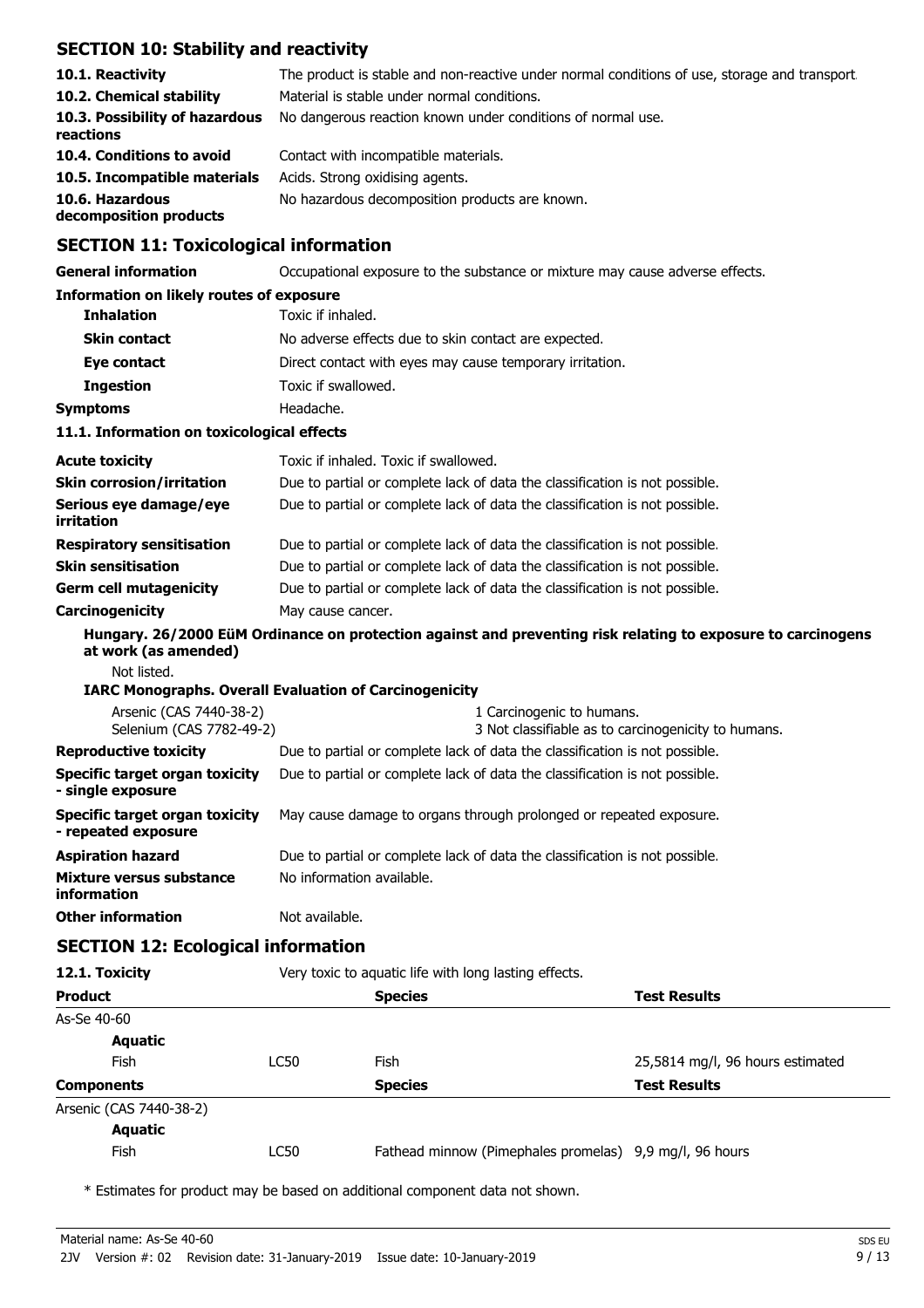| 12.2. Persistence and<br>degradability                    | No data is available on the degradability of this product.                                                                                                                                 |  |  |
|-----------------------------------------------------------|--------------------------------------------------------------------------------------------------------------------------------------------------------------------------------------------|--|--|
| 12.3. Bioaccumulative<br>potential                        | No data available.                                                                                                                                                                         |  |  |
| <b>Partition coefficient</b><br>n-octanol/water (log Kow) | Not available.                                                                                                                                                                             |  |  |
| <b>Bioconcentration factor (BCF)</b>                      | Not available.                                                                                                                                                                             |  |  |
| 12.4. Mobility in soil                                    | No data available.                                                                                                                                                                         |  |  |
| 12.5. Results of PBT and<br><b>vPvB</b> assessment        | Not a PBT or vPvB substance or mixture.                                                                                                                                                    |  |  |
| 12.6. Other adverse effects                               | No other adverse environmental effects (e.g. ozone depletion, photochemical ozone creation<br>potential, endocrine disruption, global warming potential) are expected from this component. |  |  |
| 12.7. Additional information                              |                                                                                                                                                                                            |  |  |
| Estonia Dangerous substances in groundwater Data          |                                                                                                                                                                                            |  |  |
| Arsenic (CAS 7440-38-2)                                   | ARSENIC (AS) 100 ug/l                                                                                                                                                                      |  |  |
|                                                           | ARSENIC (AS) 5 ug/l                                                                                                                                                                        |  |  |
| Selenium (CAS 7782-49-2)                                  | Selenium (Se) 5 ug/l                                                                                                                                                                       |  |  |
|                                                           | Selenium (Se) 50 ug/l                                                                                                                                                                      |  |  |
| Estonia Dangerous substances in soil Data                 |                                                                                                                                                                                            |  |  |
| Arsenic (CAS 7440-38-2)                                   | ARSENIC (AS) 20 mg/kg                                                                                                                                                                      |  |  |
|                                                           | ARSENIC (AS) 30 mg/kg                                                                                                                                                                      |  |  |

Selenium (CAS 7782-49-2) Selenium (Se) 1 mg/kg

## **SECTION 13: Disposal considerations**

## **13.1. Waste treatment methods**

| <b>Residual waste</b>                  | Dispose of in accordance with local regulations. Empty containers or liners may retain some product<br>residues. This material and its container must be disposed of in a safe manner (see: Disposal<br>instructions).                                                                                                                            |
|----------------------------------------|---------------------------------------------------------------------------------------------------------------------------------------------------------------------------------------------------------------------------------------------------------------------------------------------------------------------------------------------------|
| <b>Contaminated packaging</b>          | Since emptied containers may retain product residue, follow label warnings even after container is<br>emptied. Empty containers should be taken to an approved waste handling site for recycling or<br>disposal.                                                                                                                                  |
| EU waste code                          | The Waste code should be assigned in discussion between the user, the producer and the waste<br>disposal company.                                                                                                                                                                                                                                 |
| <b>Disposal</b><br>methods/information | Collect and reclaim or dispose in sealed containers at licensed waste disposal site. Do not allow this<br>material to drain into sewers/water supplies. Do not contaminate ponds, waterways or ditches with<br>chemical or used container. Dispose of contents/container in accordance with<br>local/regional/national/international regulations. |
| <b>Special precautions</b>             | Dispose in accordance with all applicable regulations.                                                                                                                                                                                                                                                                                            |

ARSENIC (AS) 50 mg/kg

Selenium (Se) 20 mg/kg Selenium (Se) 5 mg/kg

## **SECTION 14: Transport information**

#### **ADR**

| 14.1. UN number                  | UN3077                                             |
|----------------------------------|----------------------------------------------------|
| 14.2. UN proper shipping         | Environmentally hazardous substance, solid, n.o.s. |
| name                             |                                                    |
| 14.3. Transport hazard class(es) |                                                    |
| <b>Class</b>                     | 9                                                  |
| Subsidiary risk                  |                                                    |
| Label(s)                         | 9                                                  |
| Hazard No. (ADR)                 | 90                                                 |
| <b>Tunnel restriction</b>        | F                                                  |
| code                             |                                                    |
| 14.4. Packing group              | Ш                                                  |
| 14.5. Environmental              | Yes                                                |
| hazards                          |                                                    |
| 14.6. Special precautions        | Not available.                                     |
| for user                         |                                                    |
| <b>RID</b>                       |                                                    |
| 14.1. UN number                  | UN3077                                             |
| 14.2. UN proper shipping<br>name | Environmentally hazardous substance, solid, n.o.s. |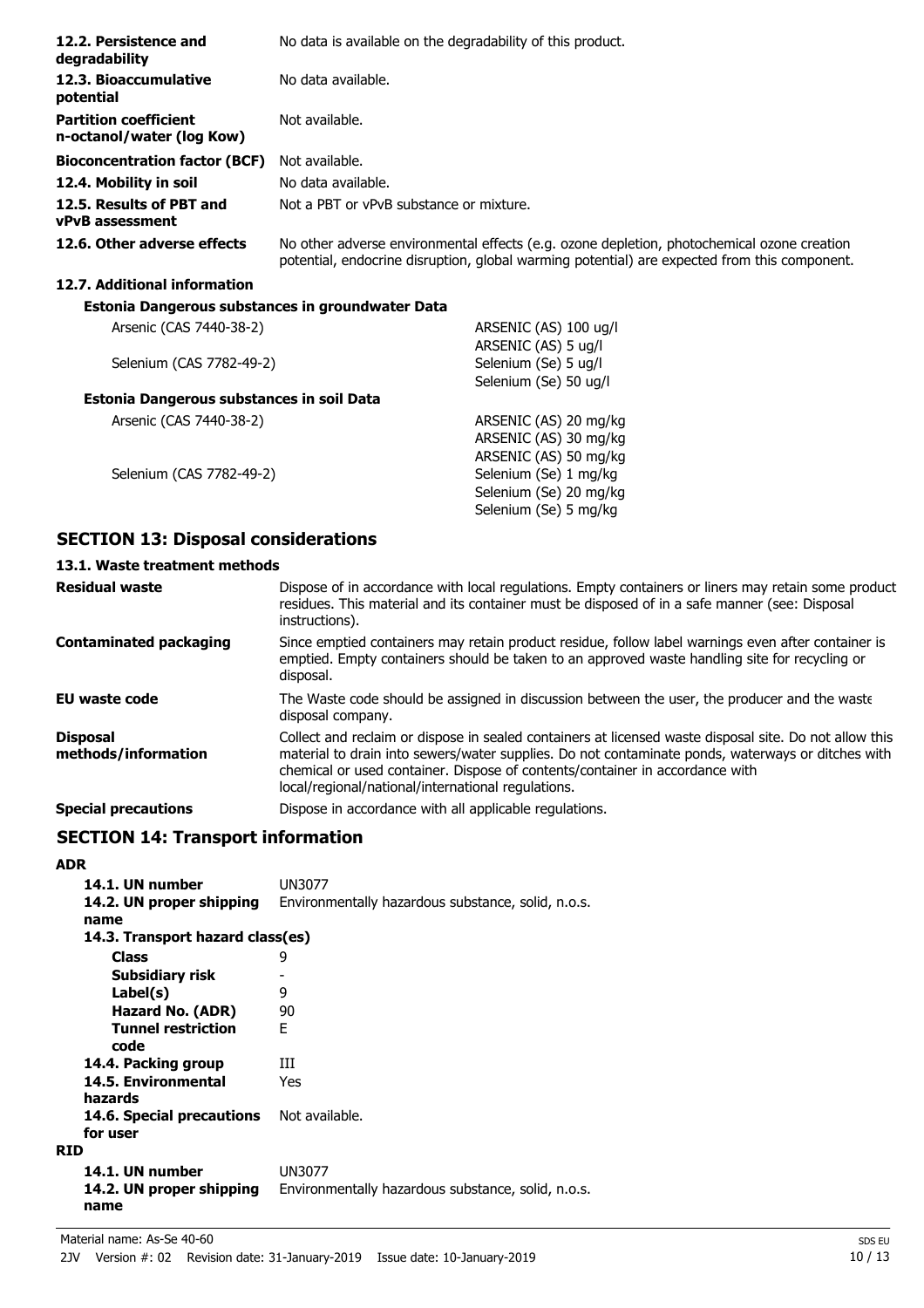**Class** 9 **14.3. Transport hazard class(es) Subsidiary risk** - **Label(s)** 9 14.4. Packing group **III 14.5. Environmental** Yes **hazards** 14.6. Special precautions Not available. **for user ADN 14.1. UN number** UN3077 **14.2. UN proper shipping** Environmentally hazardous substance, solid, n.o.s. **name Class** 9 **14.3. Transport hazard class(es) Subsidiary risk** -<br>**Label(s)** 9 Label(s) 14.4. Packing group **III 14.5. Environmental** Yes **hazards** 14.6. Special precautions Not available. **for user IATA 14.1. UN number** UN3077 **14.2. UN proper shipping** Environmentally hazardous substance, solid, n.o.s. **name Class** 9 **14.3. Transport hazard class(es) Subsidiary risk** - 14.4. Packing group **III 14.5. Environmental** Yes **hazards ERG Code** 9L 14.6. Special precautions Not available. **for user Passenger and cargo** Allowed with restrictions. **aircraft Other information Cargo aircraft only** Allowed with restrictions. **IMDG 14.1. UN number** UN3077 **14.2. UN proper shipping** ENVIRONMENTALLY HAZARDOUS SUBSTANCE, SOLID, N.O.S., MARINE POLLUTANT **name Class** 9 **14.3. Transport hazard class(es) Subsidiary risk** - **14.4. Packing group III Marine pollutant** Yes **14.5. Environmental hazards EmS** F-A, S-F 14.6. Special precautions Not available. **for user ADN; ADR; IATA; IMDG; RID**

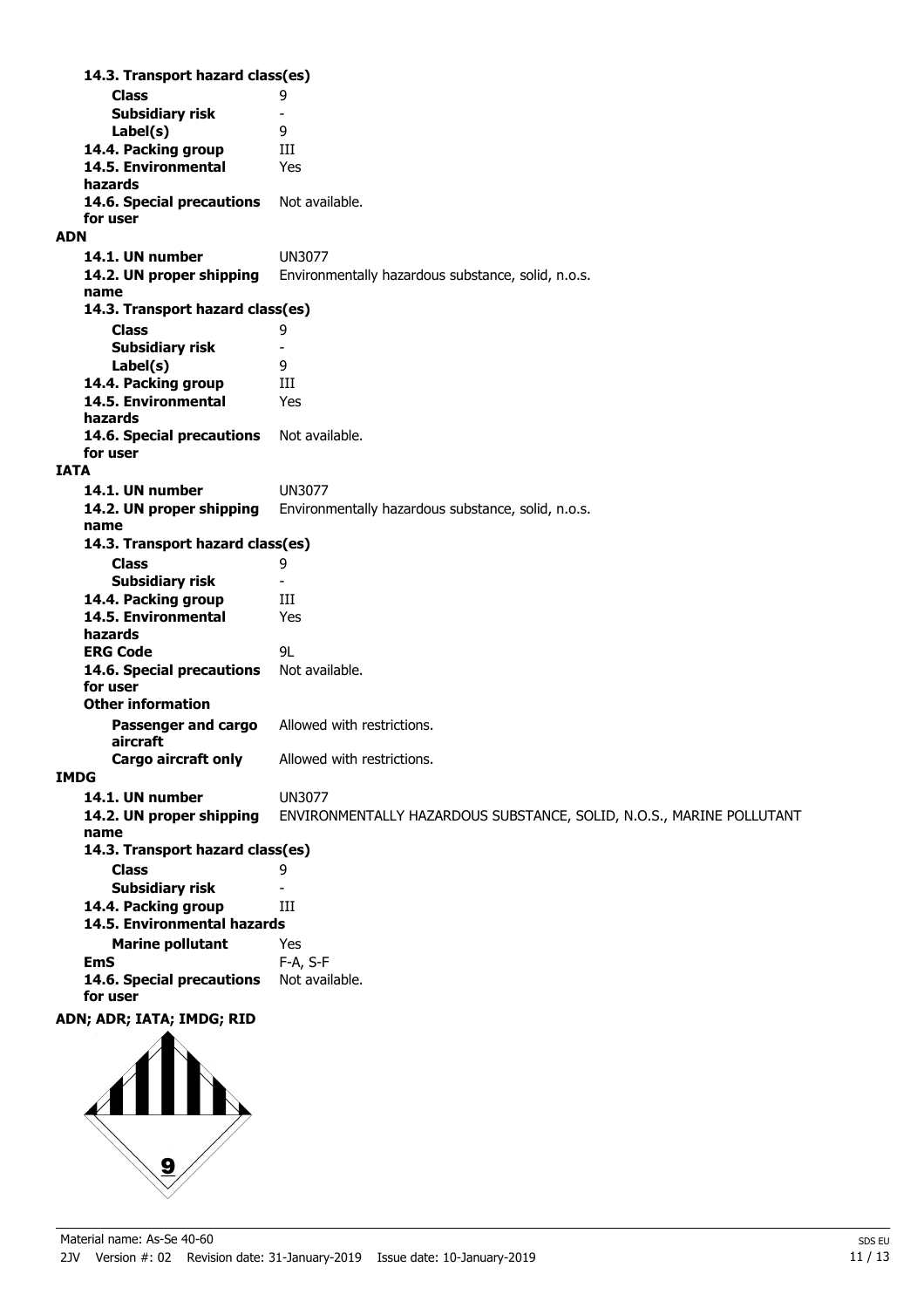#### **Marine pollutant**



**General information IMDG Regulated Marine Pollutant.** 

## **SECTION 15: Regulatory information**

- **15.1. Safety, health and environmental regulations/legislation specific for the substance or mixture**
- **EU regulations**

**Regulation (EC) No. 1005/2009 on substances that deplete the ozone layer, Annex I and II, as amended** Not listed.

**Regulation (EC) No. 850/2004 On persistent organic pollutants, Annex I as amended** Not listed.

**Regulation (EU) No. 649/2012 concerning the export and import of dangerous chemicals, Annex I, Part 1 as amended**

#### Not listed.

**Regulation (EU) No. 649/2012 concerning the export and import of dangerous chemicals, Annex I, Part 2 as amended**

#### Not listed.

**Regulation (EU) No. 649/2012 concerning the export and import of dangerous chemicals, Annex I, Part 3 as amended**

Not listed.

**Regulation (EU) No. 649/2012 concerning the export and import of dangerous chemicals, Annex V as amended** Not listed.

**Regulation (EC) No. 166/2006 Annex II Pollutant Release and Transfer Registry, as amended** Arsenic (CAS 7440-38-2)

**Regulation (EC) No. 1907/2006, REACH Article 59(10) Candidate List as currently published by ECHA** Not listed.

### **Authorisations**

**Regulation (EC) No. 1907/2006, REACH Annex XIV Substances subject to authorization, as amended** Not listed.

#### **Restrictions on use**

**Regulation (EC) No. 1907/2006, REACH Annex XVII Substances subject to restriction on marketing and use as amended**

Arsenic (CAS 7440-38-2)

**Directive 2004/37/EC: on the protection of workers from the risks related to exposure to carcinogens and mutagens at work, as amended.**

Not listed.

#### **Other EU regulations**

**Directive 2012/18/EU on major accident hazards involving dangerous substances, as amended** Arsenic (CAS 7440-38-2) Selenium (CAS 7782-49-2) This Safety Data Sheet complies with the requirements of Regulation (EC) No 1907/2006, as amended. The product is classified and labelled in accordance with Regulation (EC) 1272/2008 (CLP Regulation) as amended. **Other regulations** Follow national regulation for work with chemical agents. Young people under 18 years old are not allowed to work with this product according to EU Directive 94/33/EC on the protection of young people at work, as amended. **National regulations 15.2. Chemical safety** No Chemical Safety Assessment has been carried out.

**assessment**

## **SECTION 16: Other information**

**List of abbreviations** Not available.